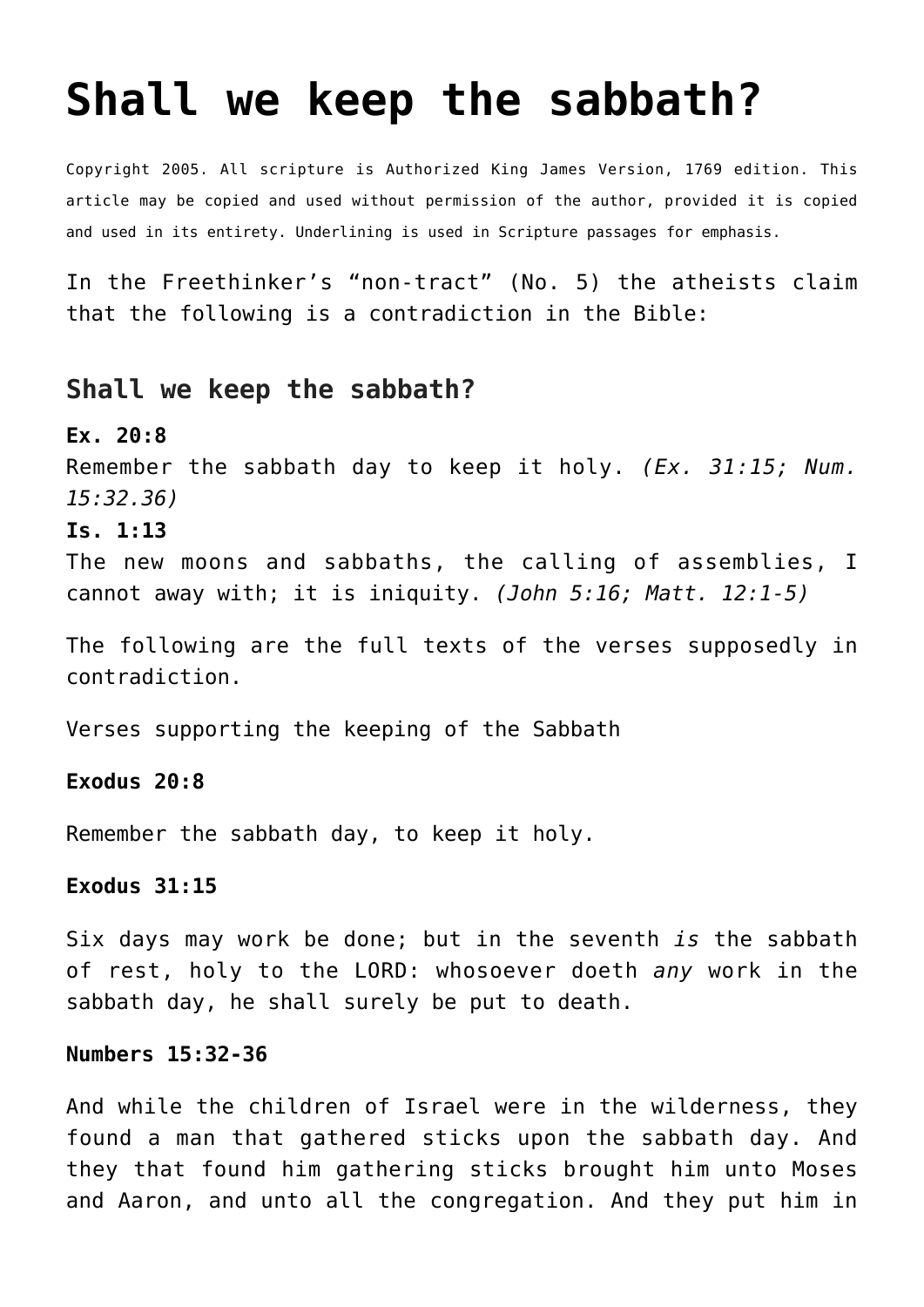ward, because it was not declared what should be done to him. And the LORD said unto Moses, The man shall be surely put to death: all the congregation shall stone him with stones without the camp. And all the congregation brought him without the camp, and stoned him with stones, and he died; as the LORD commanded Moses.

Verses that supposedly say to not keep the Sabbath.

#### **Isaiah 1:13**

Bring no more vain oblations; incense is an abomination unto me; the new moons and sabbaths, the calling of assemblies, I cannot away with; *it is* iniquity, even the solemn meeting.

#### **John 5:16**

And therefore did the Jews persecute Jesus, and sought to slay him, because he had done these things on the sabbath day.

#### **Matthew 12:1-5**

At that time Jesus went on the sabbath day through the corn; and his disciples were an hungred, and began to pluck the ears of corn, and to eat. But when the Pharisees saw *it*, they said unto him, Behold, thy disciples do that which is not lawful to do upon the sabbath day. But he said unto them, Have ye not read what David did, when he was an hungred, and they that were with him; How he entered into the house of God, and did eat the shewbread, which was not lawful for him to eat, neither for them which were with him, but only for the priests? Or have ye not read in the law, how that on the sabbath days the priests in the temple profane the sabbath, and are blameless?

The key to understanding how this is not a contradiction rests upon two things:

**First:** Knowing and understanding the difference in dispensations of witness.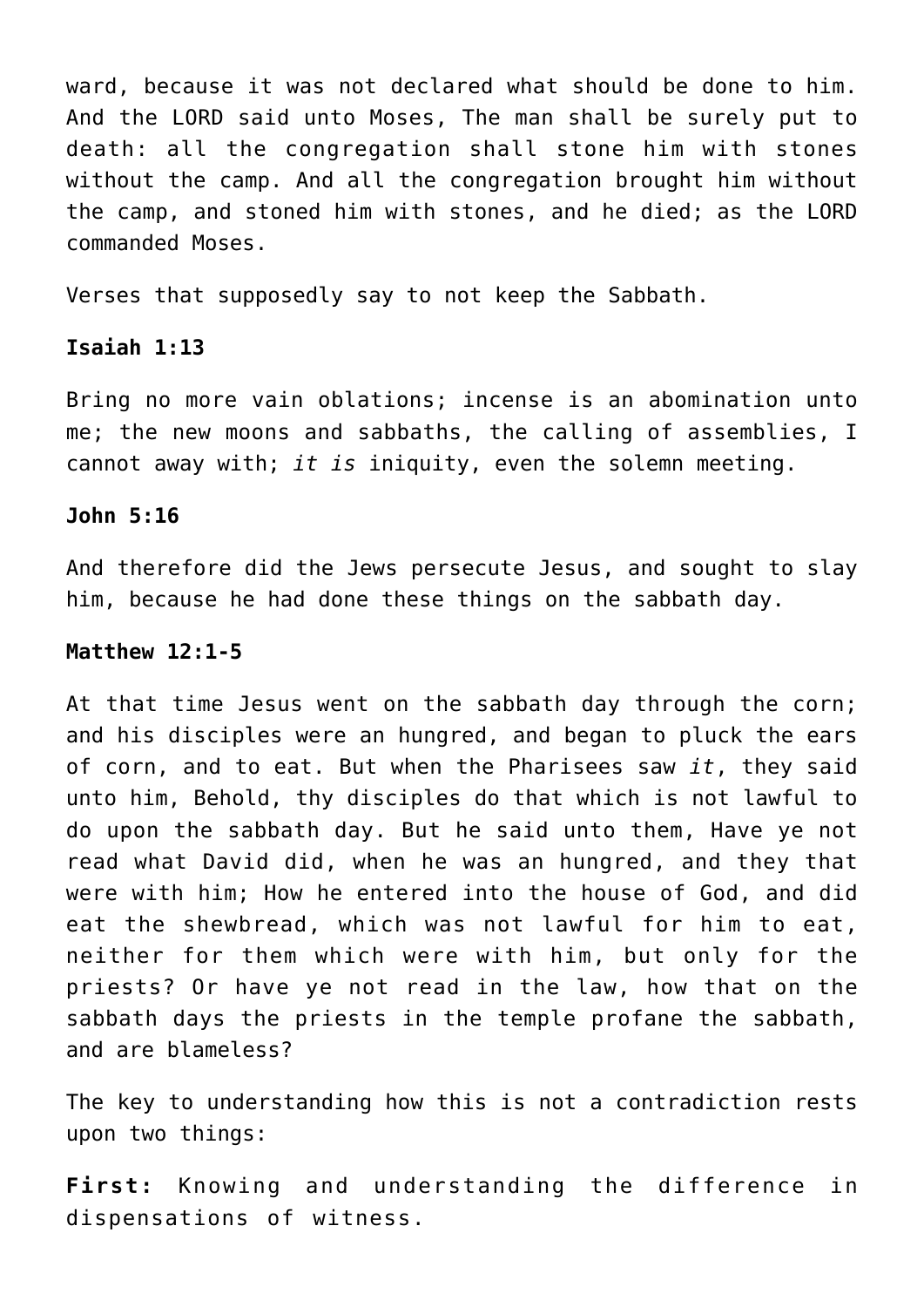**Second:** Knowing and understanding what the Sabbath is actually for.

To begin, please note that all the verses in support of the keeping of the Sabbath are in the Pentateuch, or the Books of the Law. These first five books of the Scripture are held by Judaism to be the Law that one must keep to be righteous before God. To understand how the Jews got this idea, we must look at Exodus and what happened a Mount Sinai. Beginning at Chapter 20 and ending in Chapter 23, we find the giving of what seem to be commandments from God. However, if we look further on in Chapter 24, we find this passage in the beginning of the chapter:

And he said unto Moses, Come up unto the LORD, thou, and Aaron, Nadab, and Abihu, and seventy of the elders of Israel; and worship ye afar off. And Moses alone shall come near the LORD: but they shall not come nigh; neither shall the people go up with him. And Moses came and told the people all the words of the LORD, and all the judgments: and all the people answered with one voice, and said, All the words which the LORD hath said will we do. And Moses wrote all the words of the LORD, and rose up early in the morning, and builded an altar under the hill, and twelve pillars, according to the twelve tribes of Israel. And he sent young men of the children of Israel, which offered burnt offerings, and sacrificed peace offerings of oxen unto the LORD. And Moses took half of the blood, and put *it* in basons; and half of the blood he sprinkled on the altar. And he took the book of the covenant, and read in the audience of the people: and they said, All that the LORD hath said will we do, and be obedient. And Moses took the blood, and sprinkled *it* on the people, and said, Behold the blood of the covenant, which the LORD hath made with you concerning all these words. *(Exodus 24:1-8)*

In addition, we find in Deuteronomy, chapter 9, the following statement concerning the Ten Commandments, at the time the LORD spoke to Israel at Mount Horeb (Sinai).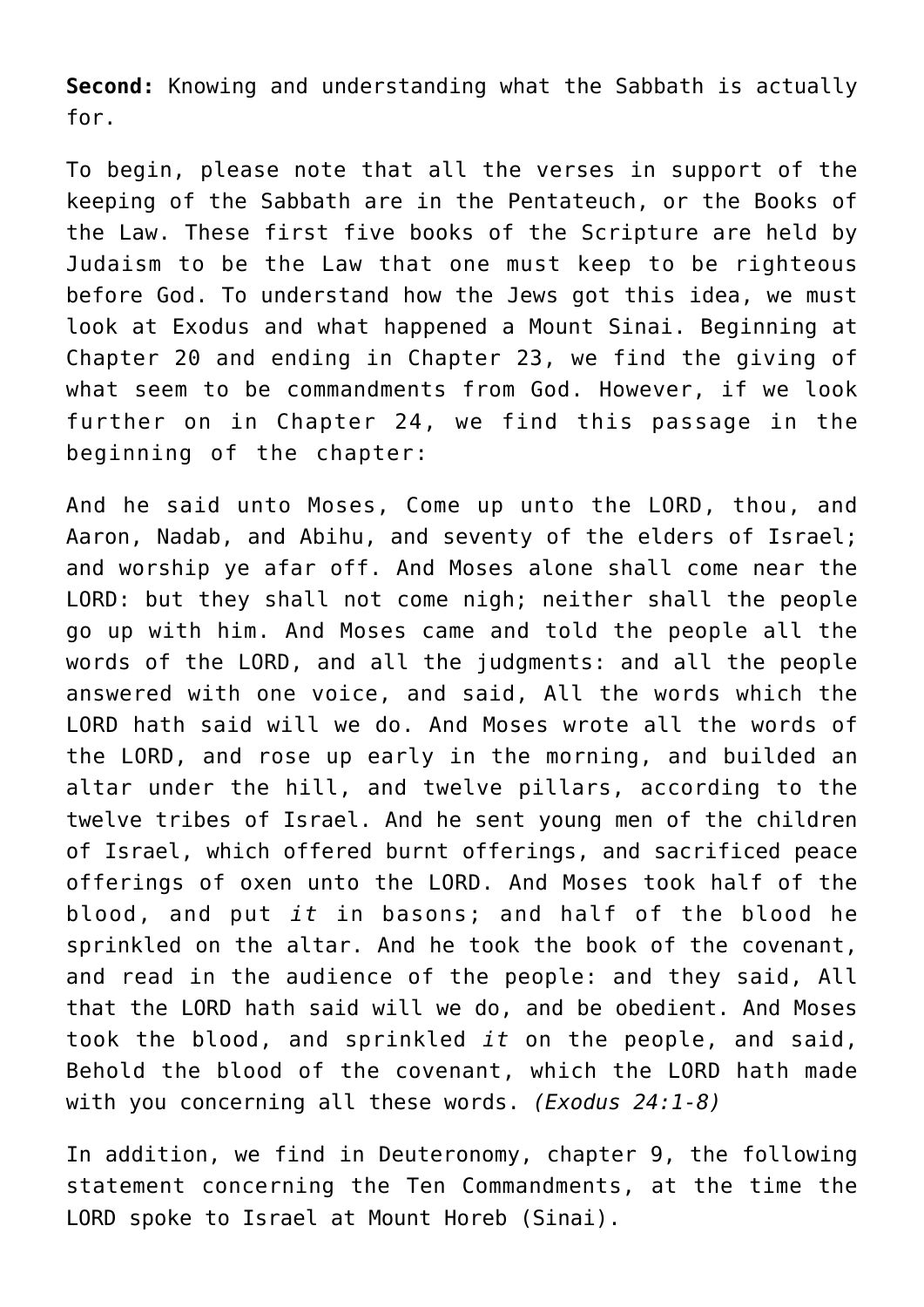Remember, and forget not, how thou provokedst the LORD thy God to wrath in the wilderness: from the day that thou didst depart out of the land of Egypt, until ye came unto this place, ye have been rebellious against the LORD. Also in Horeb ye provoked the LORD to wrath, so that the LORD was angry with you to have destroyed you. When I was gone up into the mount to receive the tables of stone, even the tables of the covenant which the LORD made with you, then I abode in the mount forty days and forty nights, I neither did eat bread nor drink water: And the LORD delivered unto me two tables of stone written with the finger of God; and on them was written according to all the words, which the LORD spake with you in the mount out of the midst of the fire in the day of the assembly. And it came to pass at the end of forty days and forty nights, that the LORD gave me the two tables of stone, even the tables of the covenant. *(Deuteronomy 9:7-11)*

Again, this is reinforced in Deuteronomy, chapter 10, in relating how the replacement for the first tables of stone came to be. In this it is plainly stated that the Ten Commandments are the covenant the LORD God had with Israel.

At that time the LORD said unto me, Hew thee two tables of stone like unto the first, and come up unto me into the mount, and make thee an ark of wood. And I will write on the tables the words that were in the first tables which thou brakest, and thou shalt put them in the ark. And I made an ark of shittim wood, and hewed two tables of stone like unto the first, and went up into the mount, having the two tables in mine hand. And he wrote on the tables, according to the first writing, the ten commandments, which the LORD spake unto you in the mount out of the midst of the fire in the day of the assembly: and the LORD gave them unto me. *(Deuteronomy 10:1-4)*

Thus, it is clear and plain that the Children of Israel (the Jews) voluntarily agreed to be bound by the aforesaid requirements (Chap. 20 through 23) of the covenant the Lord offered to them. Now if we understand what a covenant is, we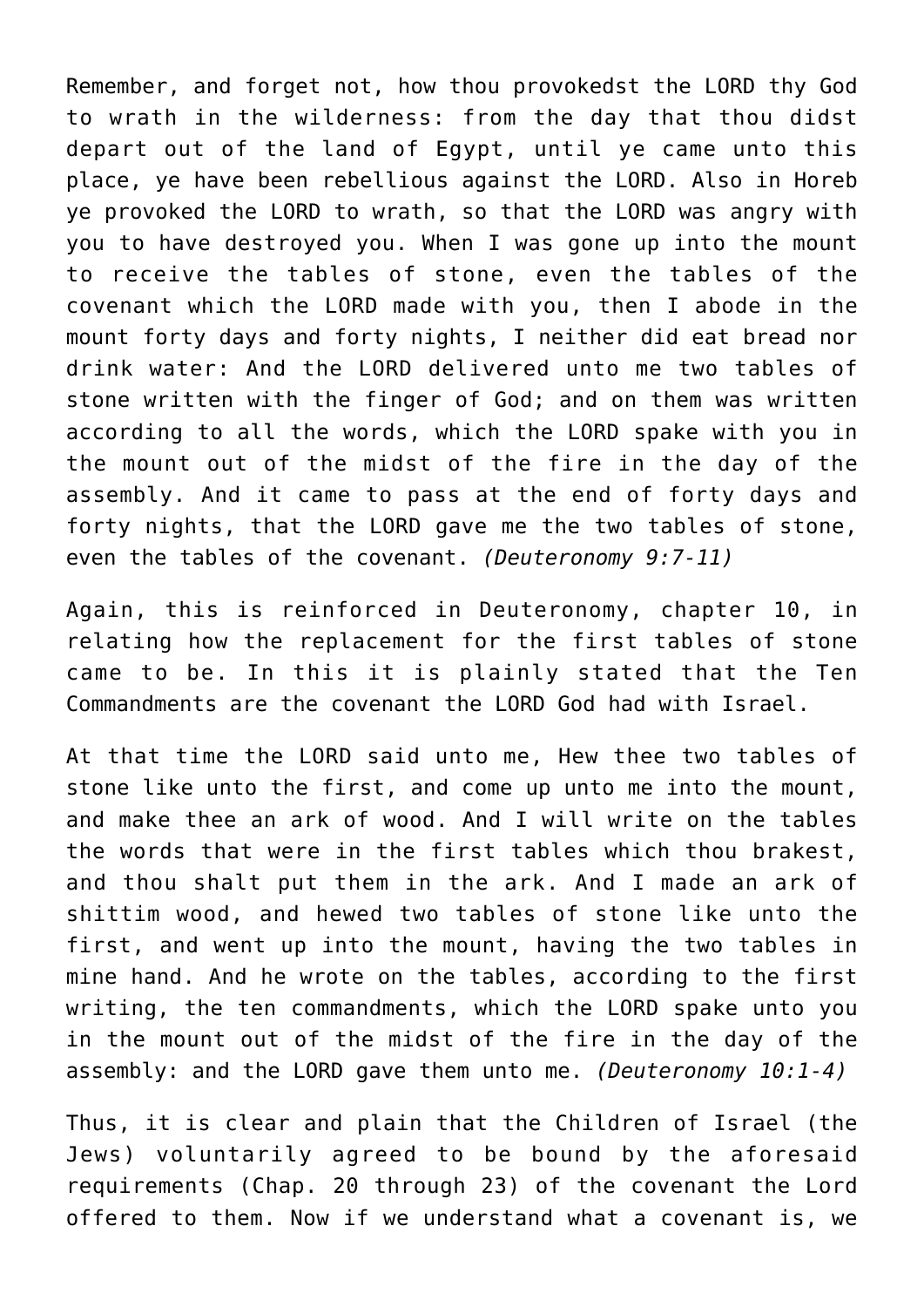will understand that a covenant is a contract between two or more parties to accomplish a specific end. Thus, the keeping of the Sabbath belongs to Israel and anyone else the Scripture records as having made such a contract with the LORD God.

However, since the Scripture records no one else as having made that kind of a contract, or covenant with the LORD God, we must understand that the express keeping of the Sabbath belongs only to Israel so long as the covenant between the LORD and Israel is not broken by both parties. ((**Please note:** Just because one party to a covenant violates the bounds of the covenant, it does not mean the covenant is dissolved. Both parties must agree to dissolving the covenant before it is no longer in force and effect.))

Now, we do find that ultimately this covenant was dissolved by both parties. First, by Israel through their failure to abide in the covenant. And second, by the Lord Jesus Christ during the final days prior to His crucifixion.

O Jerusalem, Jerusalem, *thou* that killest the prophets, and stonest them which are sent unto thee, how often would I have gathered thy children together, even as a hen gathereth her chickens under *her* wings, and ye would not! Behold, your house is left unto you desolate. For I say unto you, Ye shall not see me henceforth, till ye shall say, Blessed *is* he that cometh in the name of the Lord. *(Matthew 23:37-39)*

Thus, we find that the keeping of the Sabbath, as expressed in the Ten Commandments belongs only to Israel. If and only if we find in the Gospels, or the rest of the New Testament that we are commanded to keep the Sabbath, must we keep the Sabbath. However, what we find in the New Testament is typified by the following passages.

Let no man therefore judge you in meat, or in drink, or in respect of an holyday, or of the new moon, or of the sabbath *days*: Which are a shadow of things to come; but the body *is* of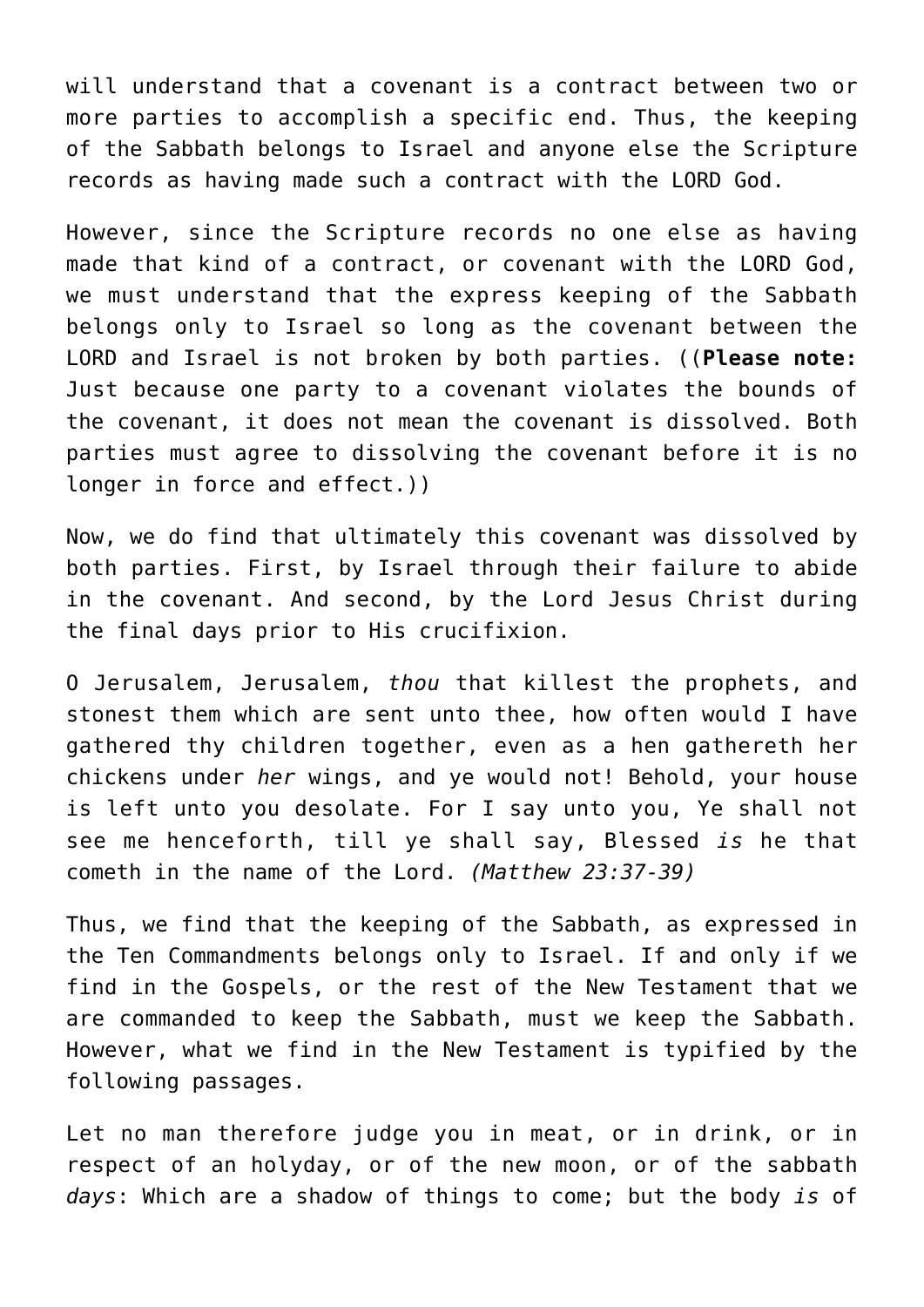Christ. *(Colossians 2:16-17)*

And again.

One man esteemeth one day above another: another esteemeth every day *alike*. Let every man be fully persuaded in his own mind. He that regardeth the day, regardeth *it* unto the Lord; and he that regardeth not the day, to the Lord he doth not regard *it*. He that eateth, eateth to the Lord, for he giveth God thanks; and he that eateth not, to the Lord he eateth not, and giveth God thanks. *(Romans 14:5-6)*

Now then, with regard to the "contradictory" passages, they must be dealt with individually as one is from the Old Testament, and two are from the New Testament during the time of the Lord Jesus Christ's earthly ministry.

Beginning with the verse from Isaiah, which states:

Bring no more vain oblations; incense is an abomination unto me; the new moons and sabbaths, the calling of assemblies, I cannot away with; *it is* iniquity, even the solemn meeting. *(Isaiah 1:13)*

We find that this is part of a larger condemnation of Judah for their abandonment of the covenant the Lord made with them at Mount Sinai centuries earlier.

Hear, O heavens, and give ear, O earth: for the LORD hath spoken, I have nourished and brought up children, and they have rebelled against me. The ox knoweth his owner, and the ass his master's crib: *but* Israel doth not know, my people doth not consider. Ah sinful nation, a people laden with iniquity, a seed of evildoers, children that are corrupters: they have forsaken the LORD, they have provoked the Holy One of Israel unto anger, they are gone away backward. Why should ye be stricken any more? ye will revolt more and more: the whole head is sick, and the whole heart faint. From the sole of the foot even unto the head *there is* no soundness in it;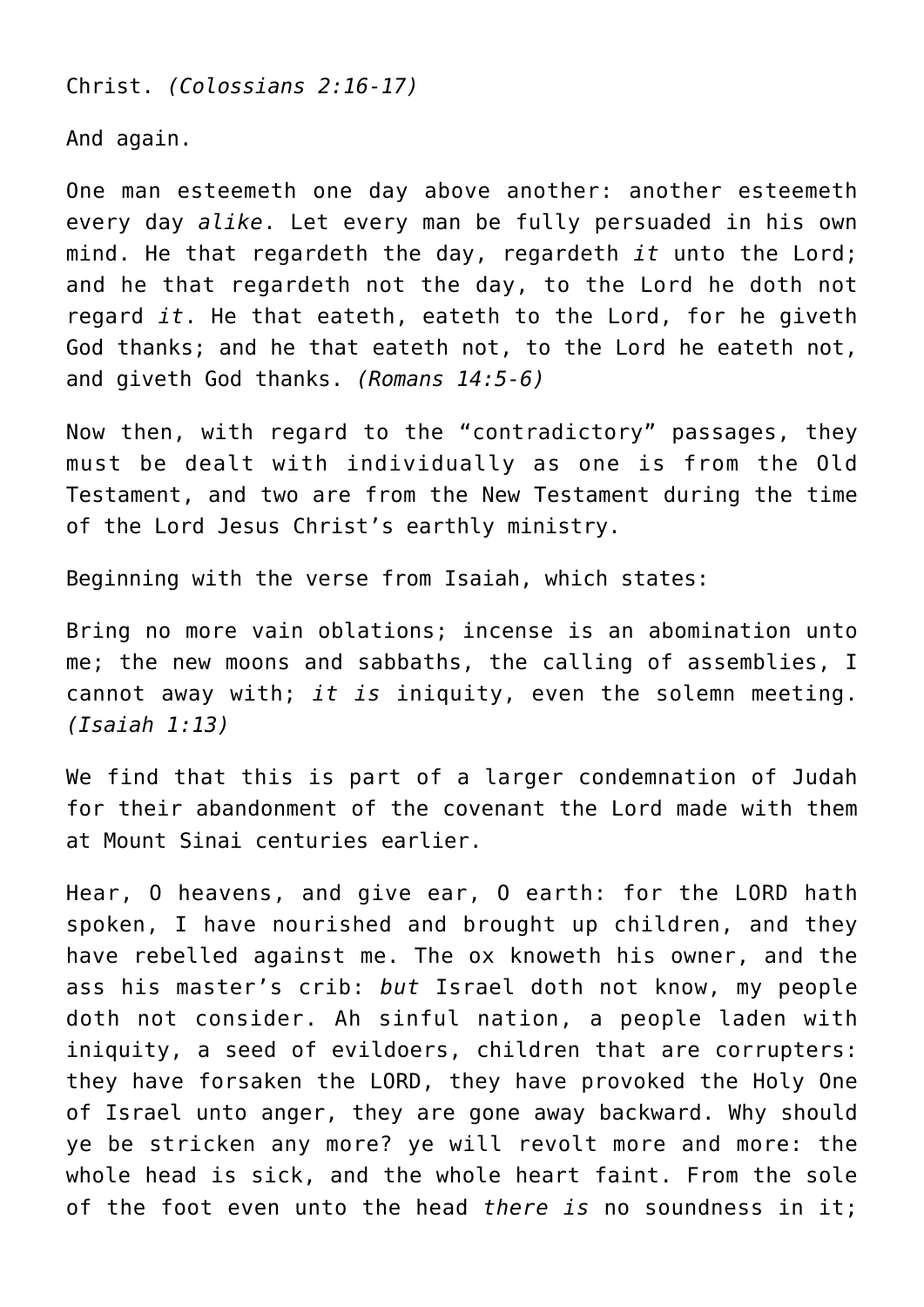*but* wounds, and bruises, and putrifying sores: they have not been closed, neither bound up, neither mollified with ointment. Your country *is* desolate, your cities *are* burned with fire: your land, strangers devour it in your presence, and *it is* desolate, as overthrown by strangers. And the daughter of Zion is left as a cottage in a vineyard, as a lodge in a garden of cucumbers, as a besieged city. Except the LORD of hosts had left unto us a very small remnant, we should have been as Sodom, *and* we should have been like unto Gomorrah. Hear the word of the LORD, ye rulers of Sodom; give ear unto the law of our God, ye people of Gomorrah. To what purpose *is* the multitude of your sacrifices unto me? saith the LORD: I am full of the burnt offerings of rams, and the fat of fed beasts; and I delight not in the blood of bullocks, or of lambs, or of he goats. When ye come to appear before me, who hath required this at your hand, to tread my courts? Bring no more vain oblations; incense is an abomination unto me; the new moons and sabbaths, the calling of assemblies, I cannot away with; *it is* iniquity, even the solemn meeting. Your new moons and your appointed feasts my soul hateth: they are a trouble unto me; I am weary to bear *them*. And when ye spread forth your hands, I will hide mine eyes from you: yea, when ye make many prayers, I will not hear: your hands are full of blood. *(Isaiah 1:2-15)*

Now, it should be evident why the LORD God did not desire for Israel to "keep the Sabbath" at this point in time. The above passage is one of the most damning passages of Scripture in the Bible. The LORD's condemnation of Judah is extensive and a precursor of the judgement to come. Why? For the express failure to keep the covenant they said they would not only keep, but teach their children from generation to generation. Thus, this condemnation of Judah is justified.

Moreover, not that many decades before the time of Isaiah, the prophet Samuel recorded an incident that was for all Israel to learn from. The Children of Israel should have learned from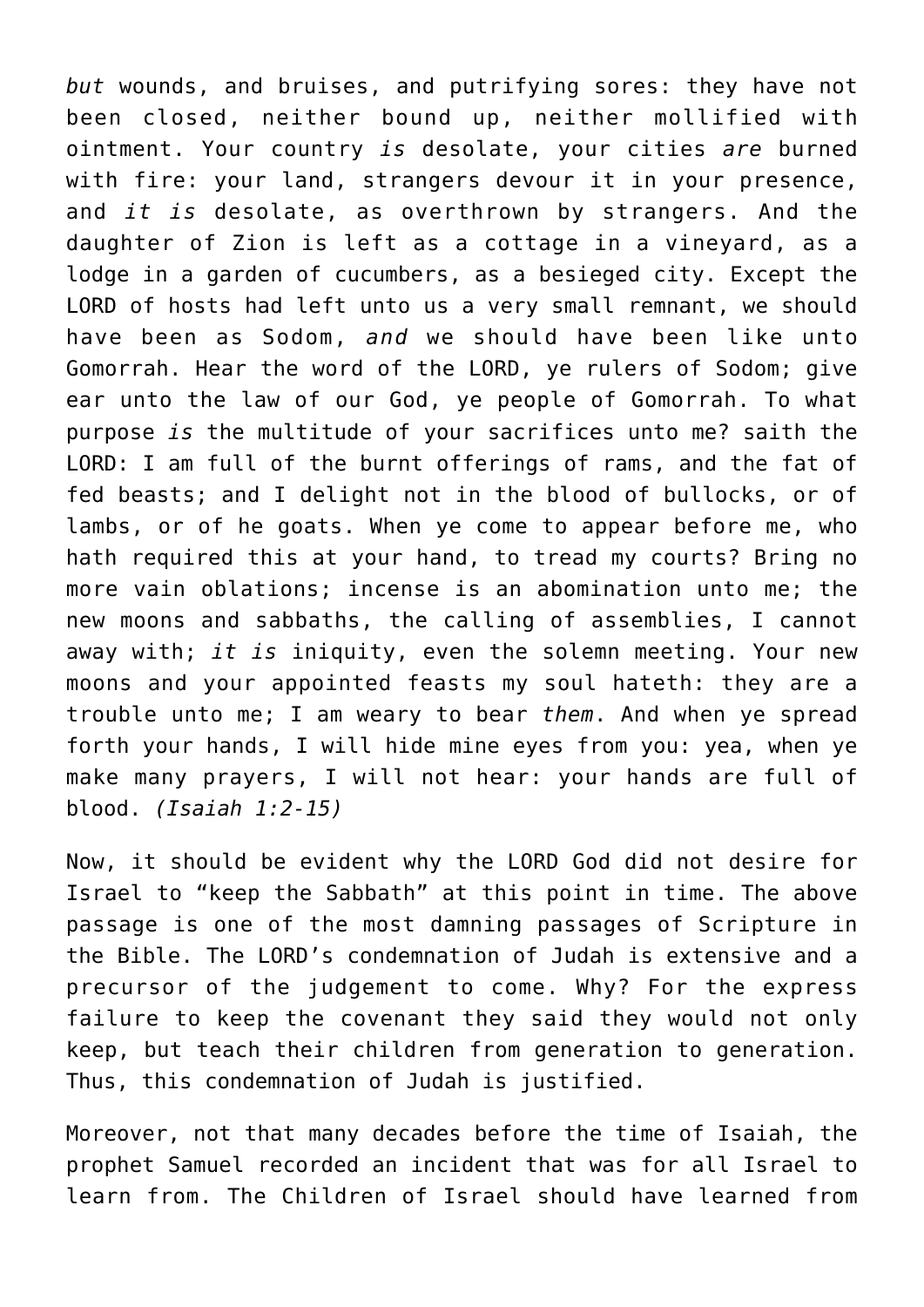the failure of Saul, their first king. The following passages is the LORD's rebuke of Saul following his disobedience to the LORD's commandment.

And Samuel said,Hath the LORD *as great* delight in burnt offerings and sacrifices, as in obeying the voice of the LORD? Behold, to obey *is* better than sacrifice, *and* to hearken than the fat of rams. For rebellion *is as* the sin of witchcraft, and stubbornness *is as* iniquity and idolatry. Because thou hast rejected the word of the LORD, he hath also rejected thee from *being* king. *(I Samuel 15:22-23)*

If we look back at the agreement the Children of Israel made at Mount Sinai, we find the following statement:

And he took the book of the covenant, and read in the audience of the people: and they said, All that the LORD hath said will we do, and be obedient. *(Exodus 24:7)*

Thus, Saul, having Samuel as a faithful priest of God, would have known that he was to obey, and then sacrifice, rather that sacrificing without obedience. Yet moreover, Saul should have known the following seeing that the LORD appointed him king when he was humble in heart.

And it came to pass, when they were come, that he looked on Eliab, and said, Surely the LORD'S anointed *is* before him. But the LORD said unto Samuel, Look not on his countenance, or on the height of his stature; because I have refused him: for *the LORD seeth* not as man seeth; for man looketh on the outward appearance, but the LORD looketh on the heart. *(I Samuel 16:6-7)*

Therefore, we find that the LORD God's refusal of the Children of Israel's observance of the Sabbath was based upon the higher standard of having a right, humble and obedient heart before God. Because they did not, the LORD informs them that their observances avail nothing (in fact they are an abomination to Him) as they are done as religious formalities,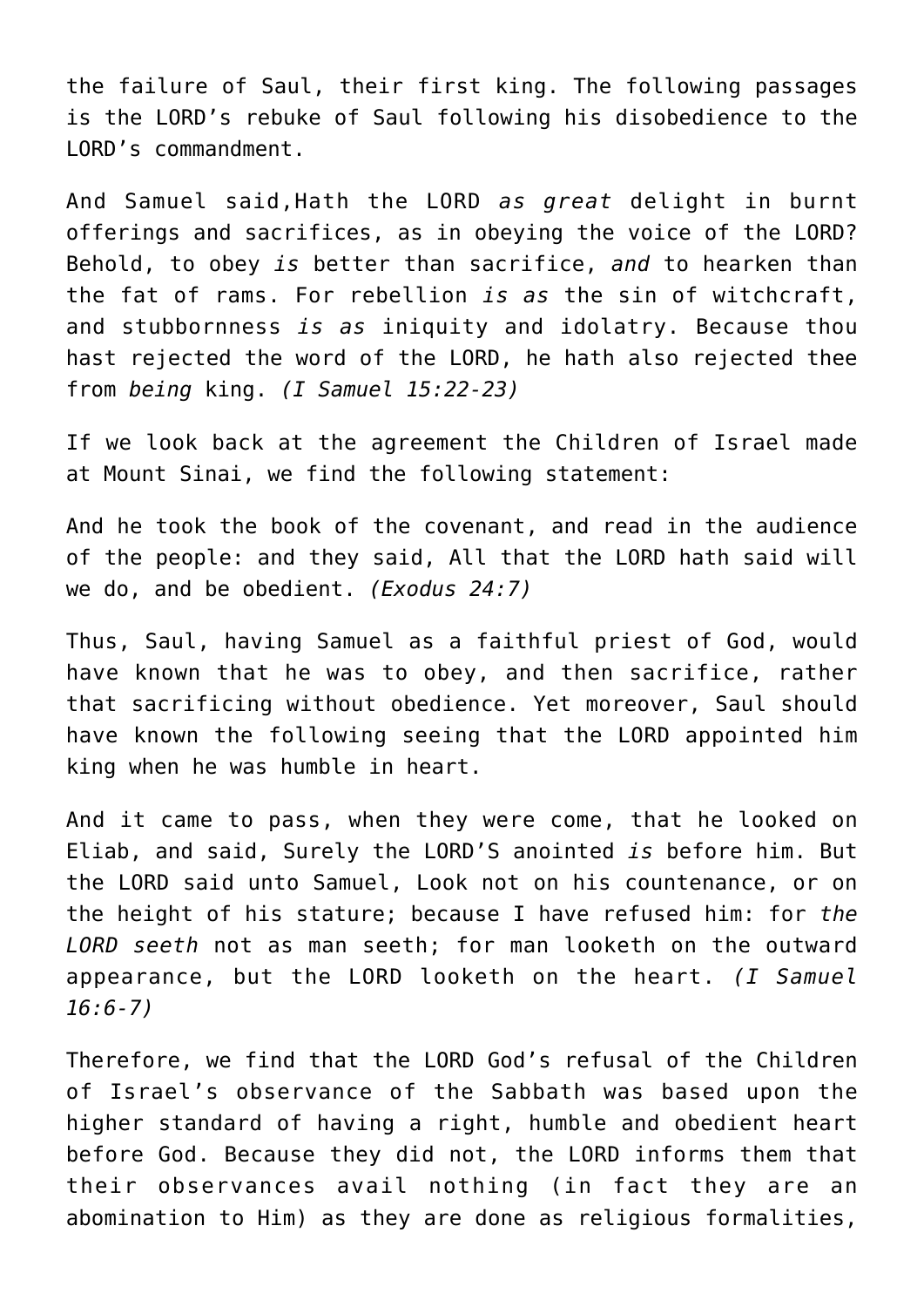and not as true worship, or true observance of the covenant they had with the LORD.

So then, what of the other two 'contradictions' from the New Testament? As has been shown before, so it is with these: They are lifted out of context with no understanding of the surrounding issues.

And therefore did the Jews persecute Jesus, and sought to slay him, because he had done these things on the sabbath day. *(John 5:16)*

At that time Jesus went on the sabbath day through the corn; and his disciples were an hungred, and began to pluck the ears of corn, and to eat. But when the Pharisees saw *it*, they said unto him, Behold, thy disciples do that which is not lawful to do upon the sabbath day. But he said unto them, Have ye not read what David did, when he was an hungred, and they that were with him; How he entered into the house of God, and did eat the shewbread, which was not lawful for him to eat, neither for them which were with him, but only for the priests? Or have ye not read in the law, how that on the sabbath days the priests in the temple profane the sabbath, and are blameless? *(Matthew 12:1-5)*

In the case of the first verse, the entire passage is from John, chapter 5, verses 1 through 18. However, it teaches very much the same thing as the passage from Matthew, chapter 12. The passage from Matthew spans verses 1 through 13. In the passage from Matthew 12, one of the most pertinent statements made consists of a question and answer the Lord Jesus Christ makes to those in the synagogue before He healed another man on the Sabbath:

And when he was departed thence, he went into their synagogue: And, behold, there was a man which had *his* hand withered. And they asked him, saying, Is it lawful to heal on the sabbath days? that they might accuse him. And he said unto them, What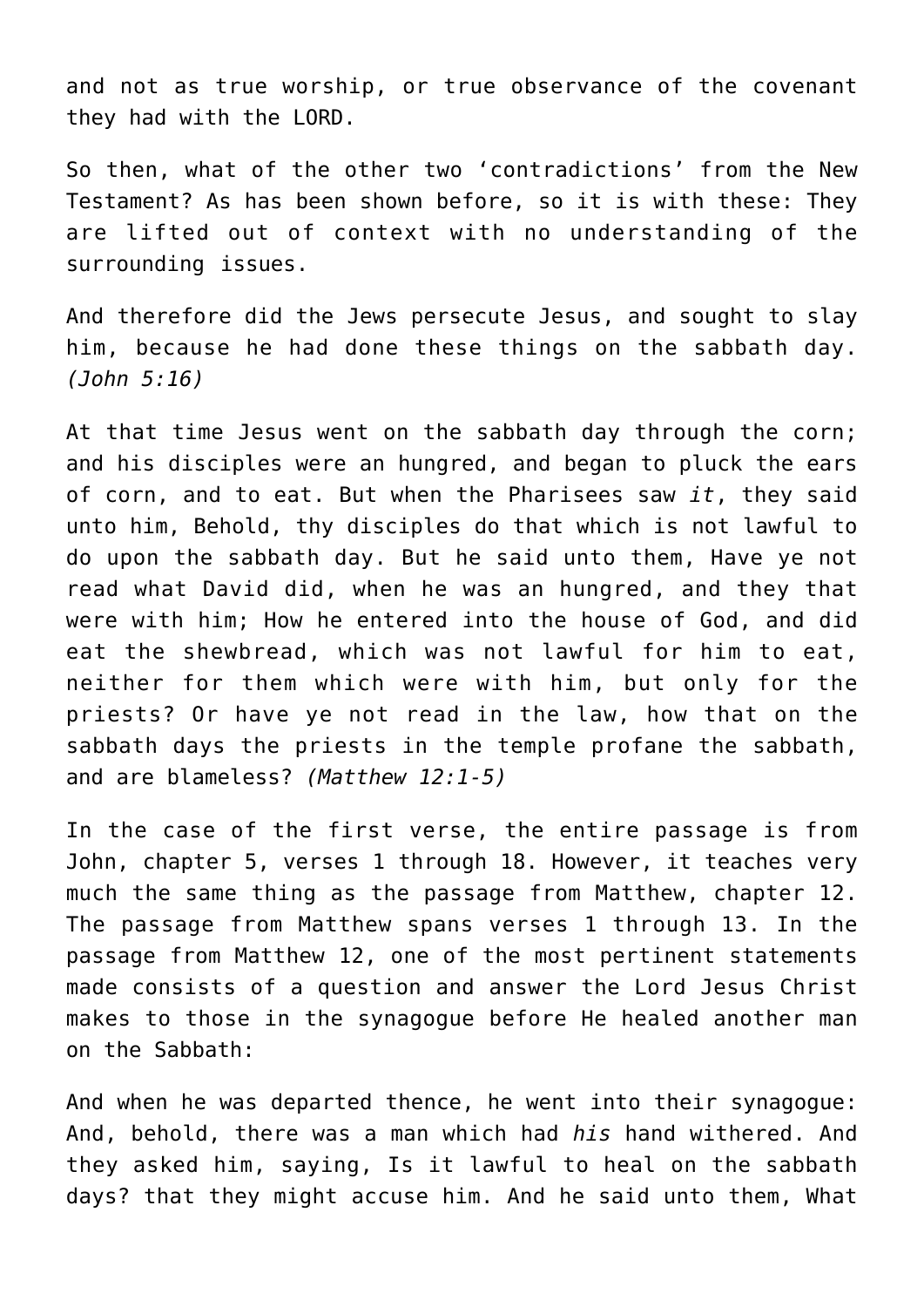man shall there be among you, that shall have one sheep, and if it fall into a pit on the sabbath day, will he not lay hold on it, and lift *it* out? How much then is a man better than a sheep? Wherefore it is lawful to do well on the sabbath days. *(Matthew 12:9-12)*

So it is that the LORD God never intended for man to do absolutely nothing on the Sabbath day as the Jews were declaring. Rather, even in the covenant (which was still in force and effect) it was always lawful to that which was right and needful on the Sabbath. What was forbidden was the performing of any servile work, or work for profit. Thus, for a man to gather sticks on the Sabbath, during the time Israel was in the wilderness, would have been profaning the Sabbath as there was expressly no need in that the LORD was already providing manna for everyone in Israel. Manna did not require cooking to be eaten and thus there was no need for a fire. Besides that, the man had six other days in which to gather sticks. It is not like the Sabbath just snuck up on him and suddenly was there.

In the case of David, who "profaned the tabernacle" by eating the shewbread, if we examine that whole situation, we find that David was fleeing from Saul, and had no means of support and no food. It has never been the case that the LORD God would deny a man the sustenance to live when it was available. Even so, it was the case with the disciples eating corn on the Sabbath. The Lord Jesus Christ and His disciples had no certain place to lay their head, and no certain meal. Therefore, it was lawful for them to do what they were doing on the Sabbath.

Incidentally, verses 6 through 8 of Matthew 12 confirm this fact.

But I say unto you, That in this place is *one* greater than the temple. But if ye had known what *this* meaneth, I will have mercy, and not sacrifice, ye would not have condemned the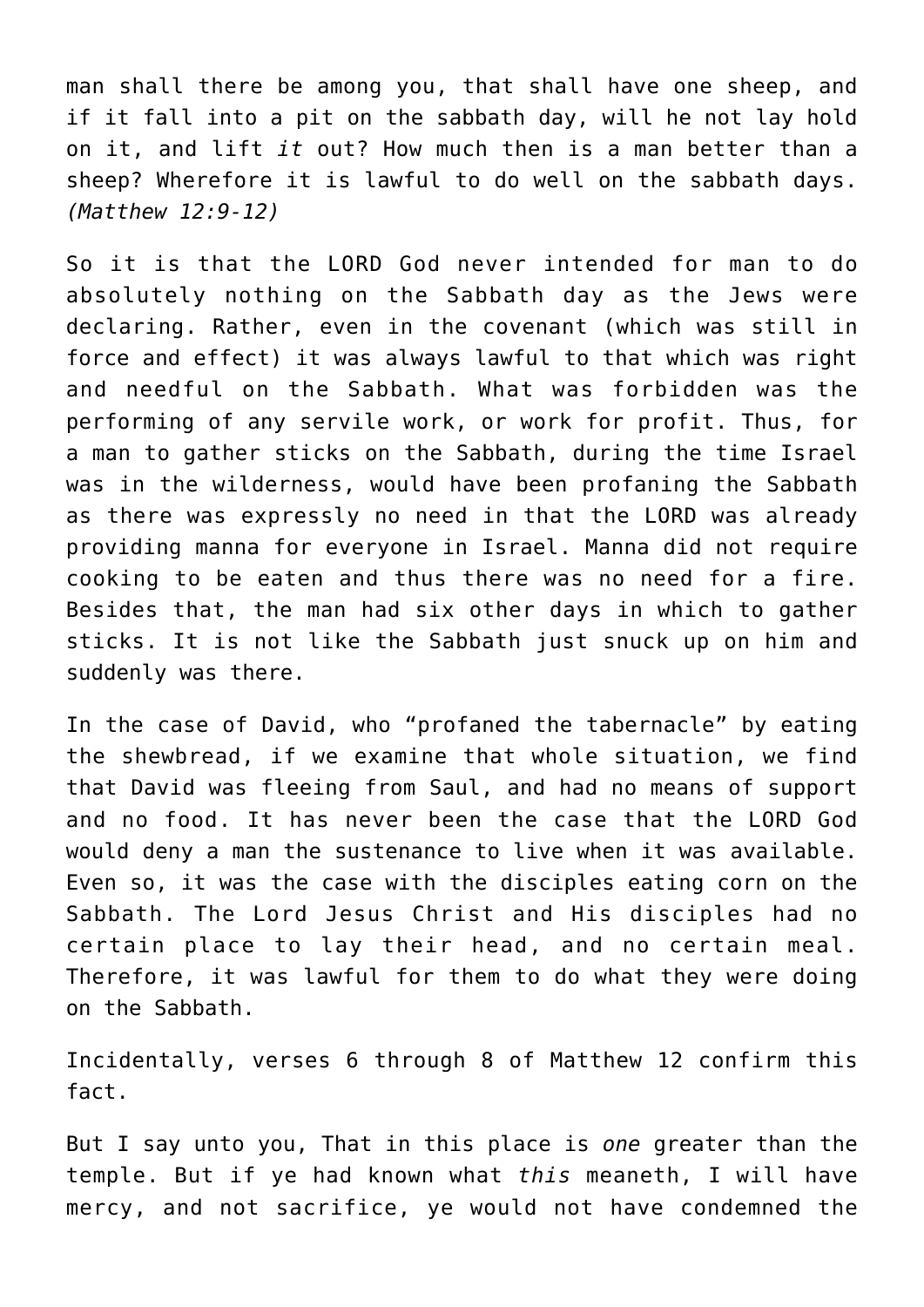guiltless. For the Son of man is Lord even of the sabbath day. *(Matthew 12:6-8)*

And again, in the Gospel of Mark it is recorded that the Lord Jesus Christ made an additional statement, thus making it expressly clear who the Sabbath is for.

And he said unto them, The sabbath was made for man, and not man for the sabbath: Therefore the Son of man is Lord also of the sabbath. *(Mark 2:27-28)*

So then, what are we to make of what is recorded in Genesis, chapter 2, verses 1 through 3? After all, this is before Israel and the giving of the law and the covenant.

Thus the heavens and the earth were finished, and all the host of them. And on the seventh day God ended his work which he had made; and he rested on the seventh day from all his work which he had made. And God blessed the seventh day, and sanctified it: because that in it he had rested from all his work which God created and made. *(Genesis 2:1-3)*

As the Lord Jesus Christ stated in Mark, chapter 2, verses 27 and 28, this is for man, that a pattern of rest should be established so that men do not toil their lives away without rest. Moreover, it demonstrates plainly that the LORD God does not desire that a man work continually without a day for rest and consideration of his life upon this earth, and just Who it is that has granted him life.

## **A final thought**

There are those who claim that men must keep the Sabbath for justification before God. However, nowhere in the Scripture is that taught — even in Israel during the time of the covenant. Yes, the proper keeping of the Sabbath would allow the LORD God to bless the nation of Israel as a whole. But it had nothing to do with an individual's justification before God.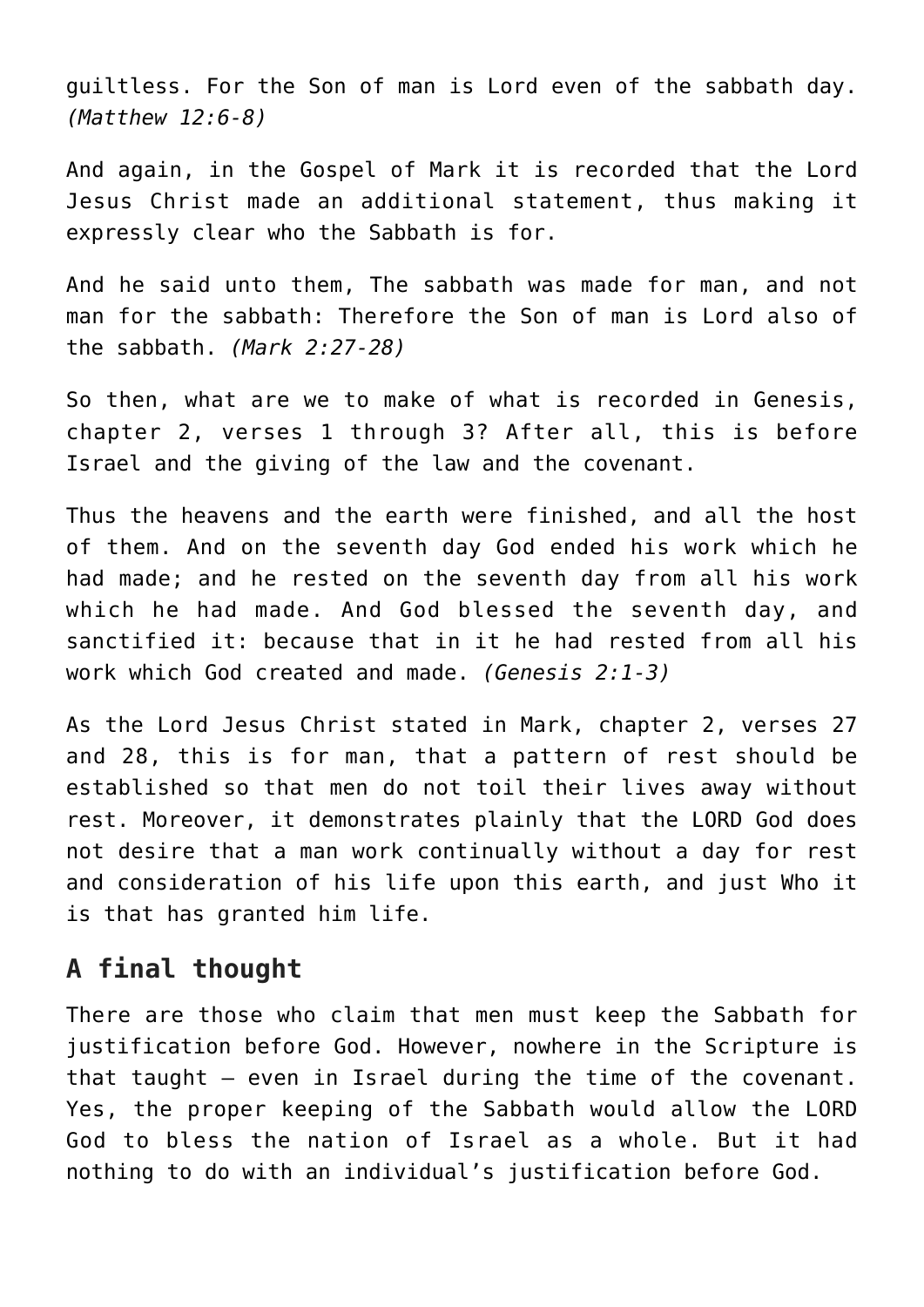Why? Because it is impossible to be justified before God by keeping the law. Yes, the Sabbath is part of the law and keeping it is a requirement under the law. However, the first commandment is this:

And one of the scribes came, and having heard them reasoning together, and perceiving that he had answered them well, asked him, Which is the first commandment of all? And Jesus answered him, The first of all the commandments *is*, Hear, O Israel; The Lord our God is one Lord: And thou shalt love the Lord thy God with all thy heart, and with all thy soul, and with all thy mind, and with all thy strength: this *is* the first commandment. And the second *is* like, *namely* this, Thou shalt love thy neighbour as thyself. There is none other commandment greater than these. And the scribe said unto him, Well, Master, thou hast said the truth: for there is one God; and there is none other but he: And to love him with all the heart, and with all the understanding, and with all the soul, and with all the strength, and to love *his* neighbour as himself, is more than all whole burnt offerings and sacrifices. And when Jesus saw that he answered discreetly, he said unto him, Thou art not far from the kingdom of God. And no man after that durst ask him *any question*. *(Mark 12:28-34)*

What then does it matter if one keeps the Sabbath, and yet violates the first commandment under the law? After all, the Scripture is express about the keeping of the law and how much of it one is required to keep.

If ye fulfil the royal law according to the scripture, Thou shalt love thy neighbour as thyself, ye do well: But if ye have respect to persons, ye commit sin, and are convinced of the law as transgressors. For whosoever shall keep the whole law, and yet offend in one *point*, he is guilty of all. For he that said, Do not commit adultery, said also, Do not kill. Now if thou commit no adultery, yet if thou kill, thou art become a transgressor of the law. *(James 2:8-11)*